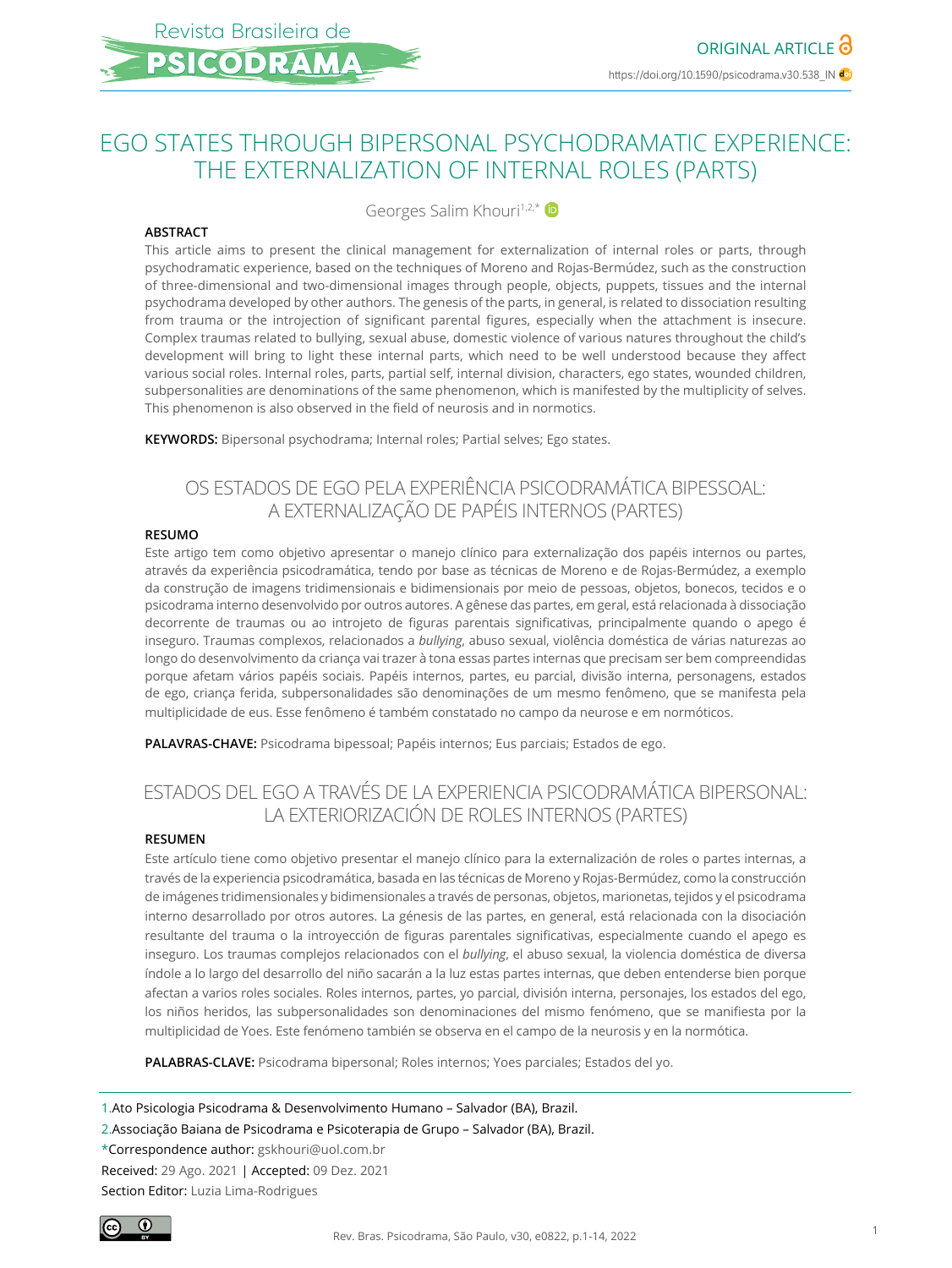#### INTRODUCTION

The idea of parts or states of ego resembles internal roles and characters in psychodramatic psychotherapy. The poem *Traduzir-se*, by Ferreira Gullar<sup>1</sup>, approaches this theme poetically and profoundly. In some situations of internal conflict, we all perceive conflicting inner voices, popularized with the mental image of the devil and the little angel arguing with each other. This internal dynamic is a way of perceiving the working mechanism of the inner parts of our psyche as if they were subpersonalities in action or interaction. Using this same concept, we can think of ourselves as an internal psychic system, in which each role or part has dynamics that affect external social roles. André Monteiro (2020), speaking of the language of the parts that emerge in our thinking, makes an analogy with the Talking Cricket<sup>2</sup>:

I feel as if a part of me is reluctant, I m not entirely convinced, I have this little voice inside that tells me... my intuition tells me... I don›t control my emotion, this pain, this voice inside me, these thoughts, sometimes I have a desire. (p. 15)

| A part of me<br>is everyone:<br>Other part is<br>no one:<br>bottomless deep. | A part of me<br>weighs, ponders<br>other part<br>raves.            | A part of me<br>Is permanent:<br>other part<br>is suddenly known. | To translate one part<br>into the other part<br>-which is a matter<br>of life and death-<br>will be art! |
|------------------------------------------------------------------------------|--------------------------------------------------------------------|-------------------------------------------------------------------|----------------------------------------------------------------------------------------------------------|
| A part of me<br>is crowd<br>Other part weirdness<br>and loneliness.          | A part of me<br>has lunch and dinner<br>other part<br>gets amazed. | A part of me<br>it's just vertigo:<br>other part,<br>language.    | Poem Traduzir-se<br>by Ferreira Gullar                                                                   |

Let's see the poem *Traduzir-se* by Ferreira Gullar (2017),in Fig. 1::

Source: Gullar (2017).

Figure 1. Poem *Traduzir-se* by Ferreira Gullar, originally published in 1980.

In this poem, Ferreira Gullar brings all the duality and multiplicity of the human being, portraying the subtleties of all the parts of which we are made. When he says *"a part of me, other part"*, he is already bringing the human contradiction in the poetic narrative. Another part of the poem that catches my attention is: *"A part of me is permanent, other part is suddenly known"*. There is a part of us that is remarkably constant until something happens. From there emerges panic, acute stress, brutal anxiety, which sends out a warning signal: something is wrong.

In clinical practice, I often integrate psychodrama with brain-based therapies or techniques<sup>3</sup> and with Alexander Lowen>s Bioenergetics to treat patients in the field of neurosis and/or with complex and straightforward traumatic scenes in their history. The handling of client parts (ego states) is frequent, as theoretically advocated by Salvador (2018), by Richard Schwartz (2004), in the *Terapia dos Sistemas Familiares Internos*, and by Van der Hart et al. (2006), who developed the Structural Decoupling Theory. This article aims to show forms of clinical management to externalize these parts, through the psychodramatic experience, based on the techniques of Moreno and Rojas-Bermúdez, such as the construction of three-dimensional images, through people, objects, dolls and tissues, and concepts from other authors such as the internal psychodrama.

<sup>1.</sup>Ferreira Gullar,poet, was born in São Luís, on September 10, 1930, with the name of José Ribamar Ferreira.

<sup>2.</sup> Children's character from the story of Pinocchi.

<sup>3.</sup>Brain-based integrative therapies are contemporary psychotherapeutic approaches such as EMDR therapy (Eye Movement Desensitization and Reprocessing), Brainspotting, Somatic Experience (SE) and Trauma Integration and Reprocessing Psychotherapy (ALICÉS method).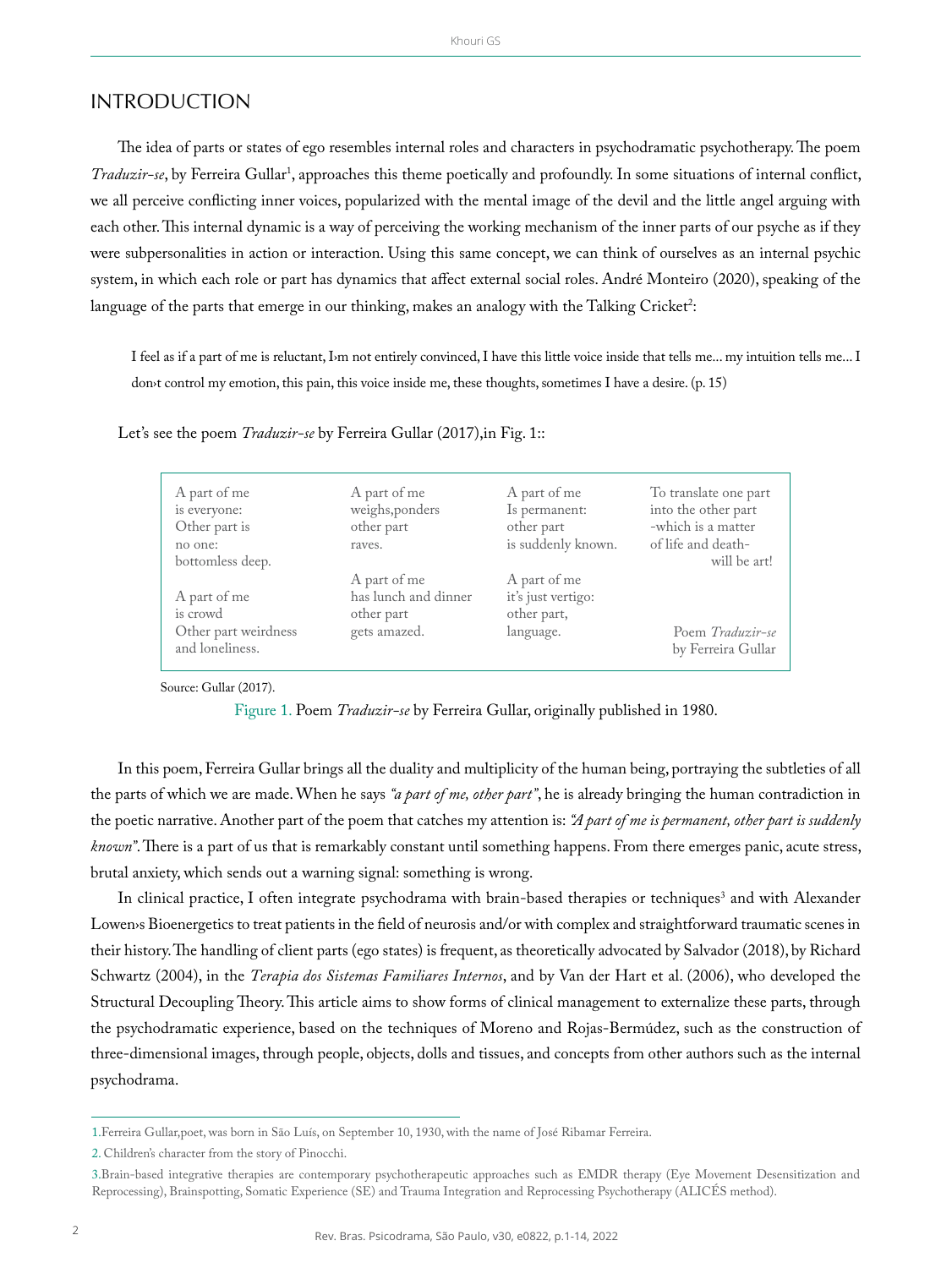# STRUCTURAL DISSOCIATION, NEUROCEPTION AND INTERNAL SYSTEM

The verses above refer to the concepts of Van der Hart et al. (2006), who associate *part* with a failure in the integration of the personality, compartmentalized in several fragments, after exposure to a traumatic event. According to Van der Hart et al. (2006, cited by Neves, 2019, p. 1), we have two parts:

an abnormal (ANP), which presents total or partial amnesia concerning the memories of the trauma, oriented to day-to-day tasks, and another emotional part (EP), intensely identified with the traumatic experience, oriented towards the survival of the central personality.

The internal dynamics between these parts cause an intense inner conflict, a source of anguish and suffering. Without citation, I will refer to ANP as PAN and EP as PE throughout the text.

This compartmentalized personality structuring has three levels: the primary structural dissociation, with a basic division into a PAN and a PE, associated with post-traumatic stress disorder (PTSD); secondary structural dissociation, with a PAN but more splits in PE, caused by prolonged trauma, associated with borderline disorder and unspecified dissociative disorder; and, finally, the tertiary structural dissociation, with several divisions in PE, and also several divisions in PAN, associated with a dissociative disturbance of identity (Van der Hart et al., 2006, cited by Neves, 2019, p. 1).

For Breunlin et al. (2000, p. 80), multiplicity or differentiation is inherent like the mind, and the parts› behavior is affected by the external world or trauma. In this direction, we observe, in clinical practice, clients who travel in the field of neurosis and normotic patients<sup>4</sup>, without a history marked by traumas, but which, even so, manifest parts.

Compared with the poem, the «permanent part» is the PAN and the «part that is suddenly known» is the PE. The PAN is a functional part that acts adequately, as a person skillfully playing his professional role. The counterpoint is PE. It means that, even with a functional part, a probable stimulus from the context (environment area) stops the PAN and activates the PE, which is generally impulsive and devoid of rationality. Activated P E floods the system, knocks down the functional parts, leaving the client extremely anxious, as their psychological self (SMP) dilates<sup>5</sup> and the person›s social roles cannot be objectified. The state of alarm (neuroception) goes off out of nowhere, turns on without any apparent danger to justify the emergence of these feelings and emotions, often causing anxiety, fear and panic. The person enters a state of danger without motivation from the current context because something from the past has been reactivated.

Neuroception is the process that assesses risk, without the need for awareness. In this automatic process, brain areas that evaluate signs of safety, danger and risk of death intervene. Although we are generally unaware of neuroception triggers, we are usually mindful of physiological change (ie, interoception). Sometimes we have a hunch, a feeling, an intuition that a situation is dangerous. This system also gives rise to physiological states that favor trust, social connection behaviors, and the generation of close relationships. Deficient neuroception can detect non-existent risks or safety signals where there are risks (Porges, 2018, p. 35).

Every traumatic event (simple or complex) in the past or events experienced with great emotional intensity has its memory record in the limbic system, specifically in the hippocampus, whose function is to transform any event experienced into a narrative. But the cortisol level increases in the traumatic experience, when a hormonal dysfunction occurs that impacts the hippocampus and it can no longer appropriately translate the event into narrative, as the most significant record stays

<sup>4.</sup>Denomination is given by Moreno to those people who move between the normal and the neurotic;

<sup>5.</sup> The SMP (Si Mesmo Psicológico), conforme a Teoria do Núcleo do Eu (Self Core Theory) in Rojas-Bermúdez, has a neural correspondence with the neurovegetative system (NVS). If extremely dilated, it overcomes all social roles, disconnecting the individual from the social network (state of alarm) in this way the relationships established through the SMP are produced in a tense field. For more details see si mesmo psicológico (SMP) na Teoria Emergentista do Núcleo do EU (Emergent Theory of the Core of the Self ) (Rojas-Bermúdez, 1997, p. 447).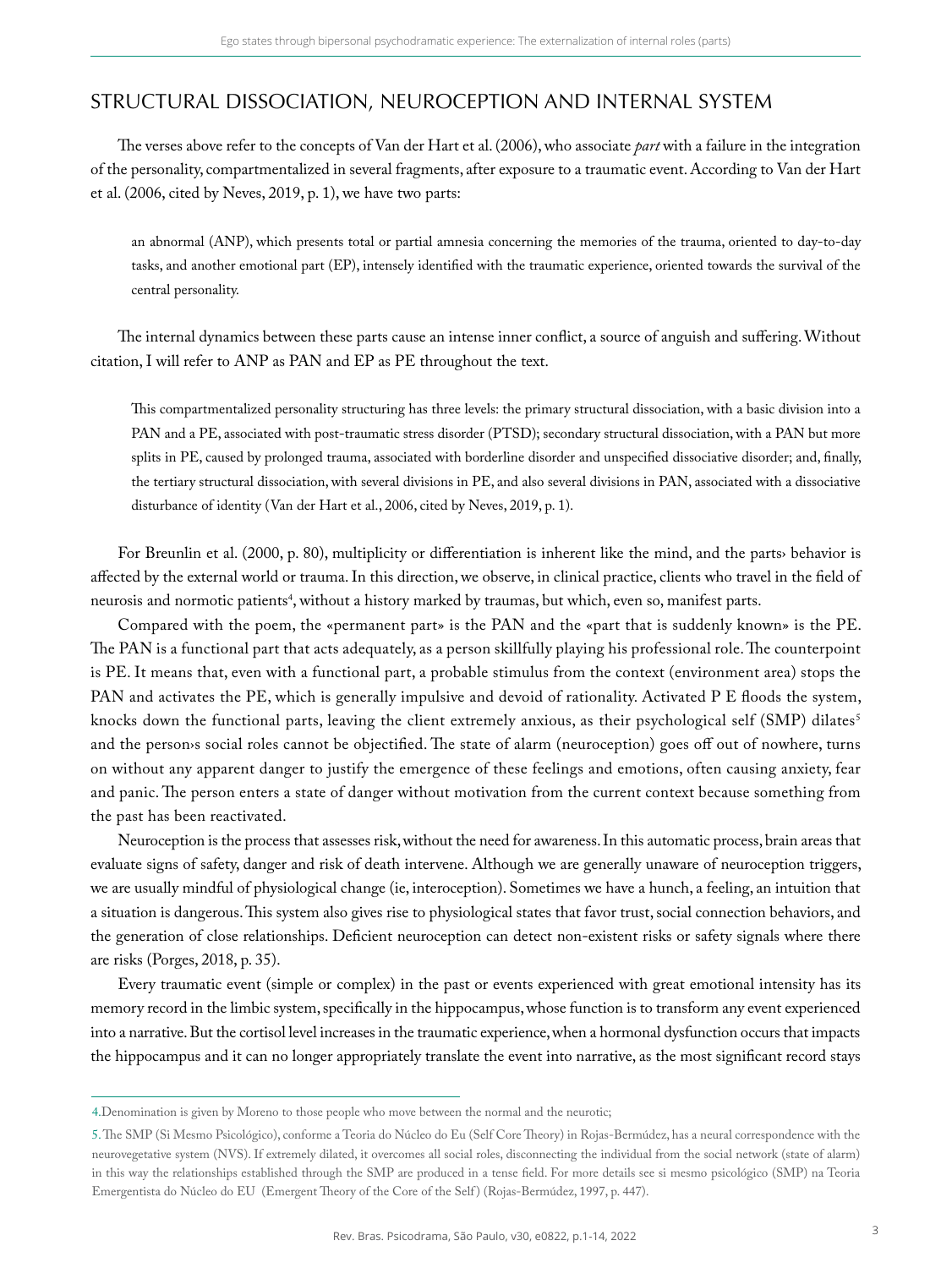in the body. Many situations experienced in the present activate past moments as triggers, making us reexperience those feelings, anxieties and sensations from the past (flashback).

Psychotherapies that focus on the body, mapping and purging the body felt sense-perceptions resulting from these events, seem more adequate and efficient for these cases. Parts, ego states, internal roles, partial self, characters, inner child, subpersonalities are denominations of the same phenomenon manifested by the multiplicity of selves, as an internal psychic system. Throughout the text, I will name this phenomenon of parts from now on.

Colin Ross (1989, cited by Howell, 2020) has proposed that the Osiris myth is the best model for explaining the damage caused by trauma and promoting healing from dissociation. Ross tells us that Osiris, the Egyptian god of the Nile, was defeated in battle by his brother, the god of evil, Set, who then cut his body into pieces and scattered them throughout Egypt. Osiris' sister Isis found the pieces, sewed them back together, and resurrected her brother with her tears of mourning. The story of Osiris divided and fragmented is suitable for traumatized and dissociative clients. As therapists, we facilitate our clients' ability to piece together the disassociated pieces of their lives, which are scattered in the mind, into pockets of subconscious life.

### PARTIAL SELFS, INNER DIVISION, INNER ROLES, CHARACTERS, WOUNDED INNER CHILD & EGO STATES

Moreno (1993, p. 26) reveals that physiological, psychodramatic and social selves are only partial selves; later years' whole, really integrated self is still far from being born. Operational and contact links have to gradually develop between the conglomerates of social, psychological and physiological roles, so that we can identify and experience, after their unification, what we call the *"I"* and the *"me"* (emphasis ours). In my view, the development of healthy and harmonious operational links between social roles is closely related to the harmonization of internal roles or parts that affect social roles. Moreno (1993, p. 26) observed that there are «frequent imbalances in the grouping of roles, within psychosomatic roles or social roles, and between these areas». He claims that these imbalances delay the emergence of a real self or intensify the disturbances of the self. Dias (1987, p. 72; 1994, p. 85; 2006, p. 155), developing intrapsychic research in psychodrama, identifies the coexistence of two or more opposing forces in conflict within the individuals inner world. He calls these forces of internal division, when they present themselves in a more structured way, to the point that the individual reveals different sensations in their manifestation. For him, identifying and managing these internal divisions is a crucial aspect of the individual's psychotherapy process.

Inner world figure is the person who represents, within the client's inner world, a set of concepts of moral, religious, philosophical posture and internalized models of behavior. In this way, the father, as a figure of the inner world, is not the father, but the father as a representative of certain internalized concepts, just as Father Chico is not the person of Father Chico, but he as a representative of a series of religious concepts, etc. (Dias, 2006, p. 87).

What Victor Dias<sup>6</sup> reports is what Sandor Fereczi (1909, quoted by Laplanche, 1991, p. 248) called introjection, as symmetry of the term projection, revealing that «the neurotic seeks the solution, making as much of the outside world as possible enter his ego. , making him the object of unconscious fantasies. This is one of the genesis of ego parts or states. These internal forces fighting each other internally lead to anguish and suffering and hinder development. In the field of neurosis, we often observe internal conflicts between a party that has introjected moral concepts of the family, religion, among others, and new learning and experiences that oppose these existing forces.

Fonseca (2018, p. 256) speaks of «internal partial selves, which arise from the process of successive internalizations of primary relationships. If we imagine that primordial relationships are internalized as positive, negative, and neutral, we conclude that there are also positive, negative, and neutral partial selves.» Fundamentally, it is about the patient's attachment history. Children who have been neglected in their care (insecure attachment) have these parts well defined with the consolidation of phobias, fear of separation from the mother, abandonment, and rejection. Complex traumas related to bullying, sexual abuse, and domestic violence of various natures, especially the continuous ones (complex trauma),

<sup>6.</sup> We recommend seeing the references for a deeper understanding of Victor Dias' concept.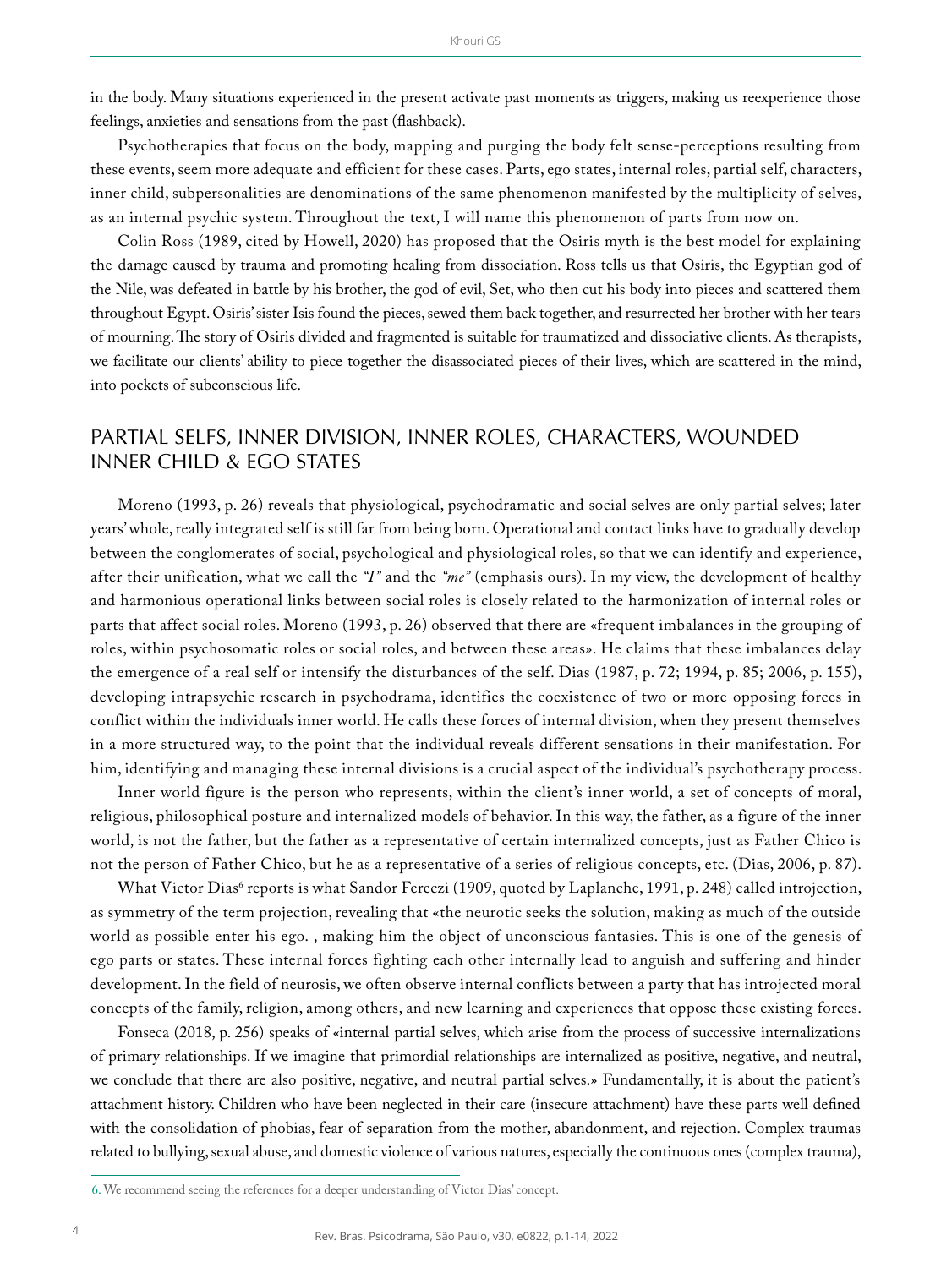throughout the child's development, will bring out these internal parts, which need to be well understood by the person they affect various social roles.

Calvente (2002, pp. 26–28), developing the idea of character in psychotherapy, states that the character originates from the patient's subjectivity and is linked to fantasy, imagination and the environment, occupying an intermediate place between the elementarity of the role and the complexity of identity. He also reveals that the same character can represent different social roles He concludes that the character is more structural than the social role and appears with more autonomy and intentionality. This concept is similar to what we understand as internal role or parts:

The characters of the mind have a more or less elaborate structure, more or less imposed by anguish and by the context that gives them individual-private, but equally creative, validity. … [The character] belongs to another level of abstraction, that is, to an intermediate instance, of a transactional type, where more or less well-resolved identifications, perceived, accepted or imposed roles are combined. … It has, as has been said, a structure and a script, and it appears *in different roles*. (Calvente, 2002, pp. 29 and 33, emphasis added)

According to Mario Salvador (2018), in people with a history of chronic cumulative trauma whose lives were threatened because they lived and grew up under abuse, neglect or chronic maltreatment conditions, these survival systems and daily interaction may not be integrated into a response. organized, coordinated and sequenced survival. Being fragmented, these systems give rise to the personality that alternately experiences different ego senses. Neurologically, each ego state or parts are a neural network that carries a set of personality characteristics registered in the subcortical region of the brain, at a traumatic or very stressful moment in the person's history, thus forming a kind of subpersonality that is trapped as if it were an archeological memory, a *memory of the past*, which is activated by *stimuli from the present*.

Depending on the situation, a very suffering and injured part floods the internal psychic system, bringing a lot of discomfort and a wide range of symptoms, such as panic, anxiety, depression. Salvador (2018, p. 127) calls these parts the EXCLUDED ONES. Richard Schwartz (195) calls them EXILES and Stone (1989) REPUDIATED SELF. These parts, sometimes, may have in their genesis a relationship with the history of the ancestors, which are transmitted in a transgenerational way.

In the field of neurosis, we observe that the parts emerge in their entirety as an internal system and that they interact chaotically with each other, significantly affecting the person's psychic health. In general, when there are excluded parts, we also find other parts that protect it, called by Salvador (2018, p. 131) PROTECTORS. They are often defense mechanisms that fight internally and intensely to avoid anguish, pain and psychic suffering. At their extreme, they follow the path of anesthesia through alcohol, drugs and self-extermination. According to H. Stone and S. Stone (2014, p. 47), if natural instinctive energies are repudiated over time, they begin to operate unconsciously and end up losing their natural qualities, becoming malevolent. These cases are termed by the authors *demonic energy* or *demonic self*.

In clinical practice, I have already witnessed client narratives about cruelty to others, in their social behavior, which brought me back to this phenomenon of manifestation of the demonic self.

André Monteiro (2020, p. 10) summarizes and relates the origins of the parts to:

- Differentiation: the child develops behavioral repertoire concerning environments, family members, expectations of the reference group;
- Introjection of significant others and formation of interactional models, with the development of social roles, skills and interactional styles: repetitions in the future;
- Reaction to trauma and/or abandonment/neglect, as we saw above, in which the child is frozen in trauma-time;
- All of the above.

Cukier (1998, p. 24) reveals that, behind the difficulties of his adult clients, there is a «child with his projects of revenge and rescue of lost dignity, and that, precisely through the perseverance of the children's project, ended up creating the current adult difficulties «. According to the author, a children's drama often takes place in adults with reversed roles, where the adult client is the one who abuses and humiliates others. In the game of parent-child roles, we very often witness a contamination of the role of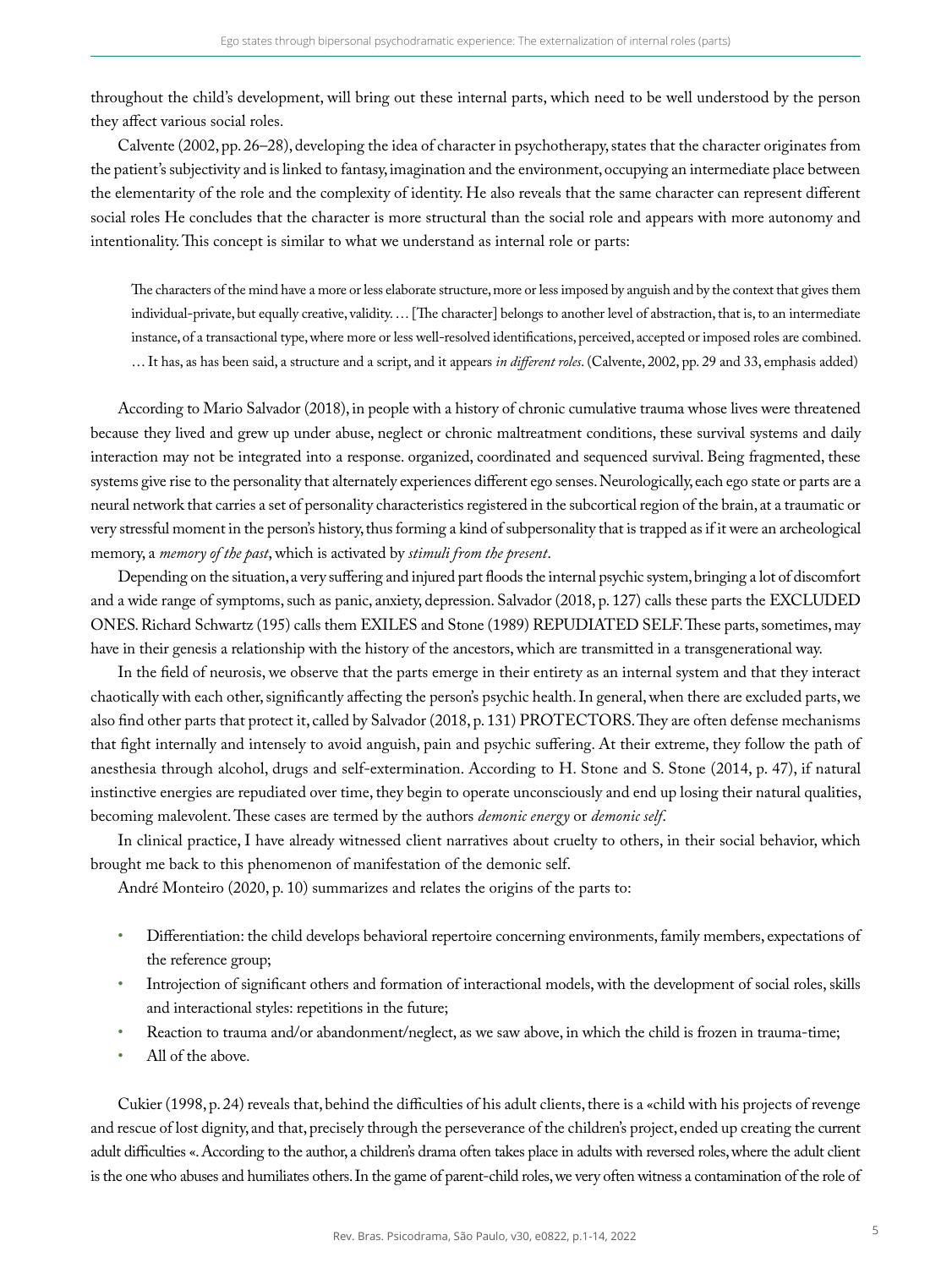parents, when they do not protect the child or treat them symmetrically, as if they were adults. This is a form of child abuse, a type of subordination of power.

Milene Féo (2007, p. 4), speaking of the role of psychodramatist psychotherapist, says that:

We are all governed by ambiguities, we seek to strengthen our client's ability to face their multiple selves, abodes of desires and feelings, sometimes conflicting with each other, being able to withstand their ambivalence and the impossibility of fulfilling antagonistic desires.

H. Stone and S. Stone (2014) corroborate the ideas of the multiplicity of the self, despite noting that there are oppositions to this theory that fragments the personality. For them, the personality is already fragmented and we have to seek awareness of this fragmentation to make good choices in our lives.

# QUALITATIVE SOCIOMETRY AND THE *ÍNDICE DE ATIVAÇÃO DAS PARTES* (ACTIVATION INDEX OF THE PARTS)

Fonseca (2018, p. 258) proposes the idea of sociometry of partial selves to better understand the relational dynamics of internal roles, which may or may not be harmonic, reflecting on the global self. This proposal is in line with the idea of healing these internal systems by Schwartz and Mario Salvador (2018) model, a theoretical model that I use to support my psychodramatic interventions. In the healing process, the objective is to harmonize these parts, because, in general, the excluded parts have a lot of power and the system needs a lot of strength from the protective parts to hold them (intense psychic wear).

I am currently developing a quantification to measure the strength dimension of the parts, after the client identifies and knows their functionality and emotionality (Figs. 2 and 3). I intend, with this, to lead the client to take better ownership of the phenomenon that he experiences. It is about *Índice de Ativação das Partes-IAP* (Activation Index of the Parts) After going through the therapeutic process of identifying all its internal parts, the client performs a self-assessment of the parameters, frequency of activation and intensity of activation of the part, using the subjective scale (SUDS), from zero (non-activation) to 10 (activation very frequently and with great intensity). In addition, it describes the soliloquy of the negative beliefs that emerge from each part, quantifying the validity scale of the negative positive belief (VOC')from 0 (no validity/strength) to 7 (maximum validity/strength today), and identifies the triggering stimulus, in the here and now, of the activation of these parts. This information helps in interventions in search of harmonization.

Let us see, in Table 1, an example of a 23-year-old client, depressive, who since the age of 16 has witnessed his mother bedridden at his grandparents' house, living vegetatively in a chronic coma, after a stroke. He lives with his father, younger brother and stepmother. Their self-assessment defined the names of the parties and the parameters for calculating the IAP. The analysis of the IAP in the graphs of Figs. 2 and 3 reveals that parts 2 and 5 (Table 1) are the most frequently activated with a high rate. Also note that these parts are polarized. Part 2 is the depressed/unable (*"Nothing is going to work, I do everything wrong, I want to die"*) and the 5 is the rational ("*Calm down, let's think it straight*") (Table 1).





7.Subjective disturbance units (SUDs) and validity scales of positive or negative cognition (VOC) are used to treat EMDR. At the same time, VOC assesses negative and positive belief strengths of traumatized clients using a 7-point Likert scale.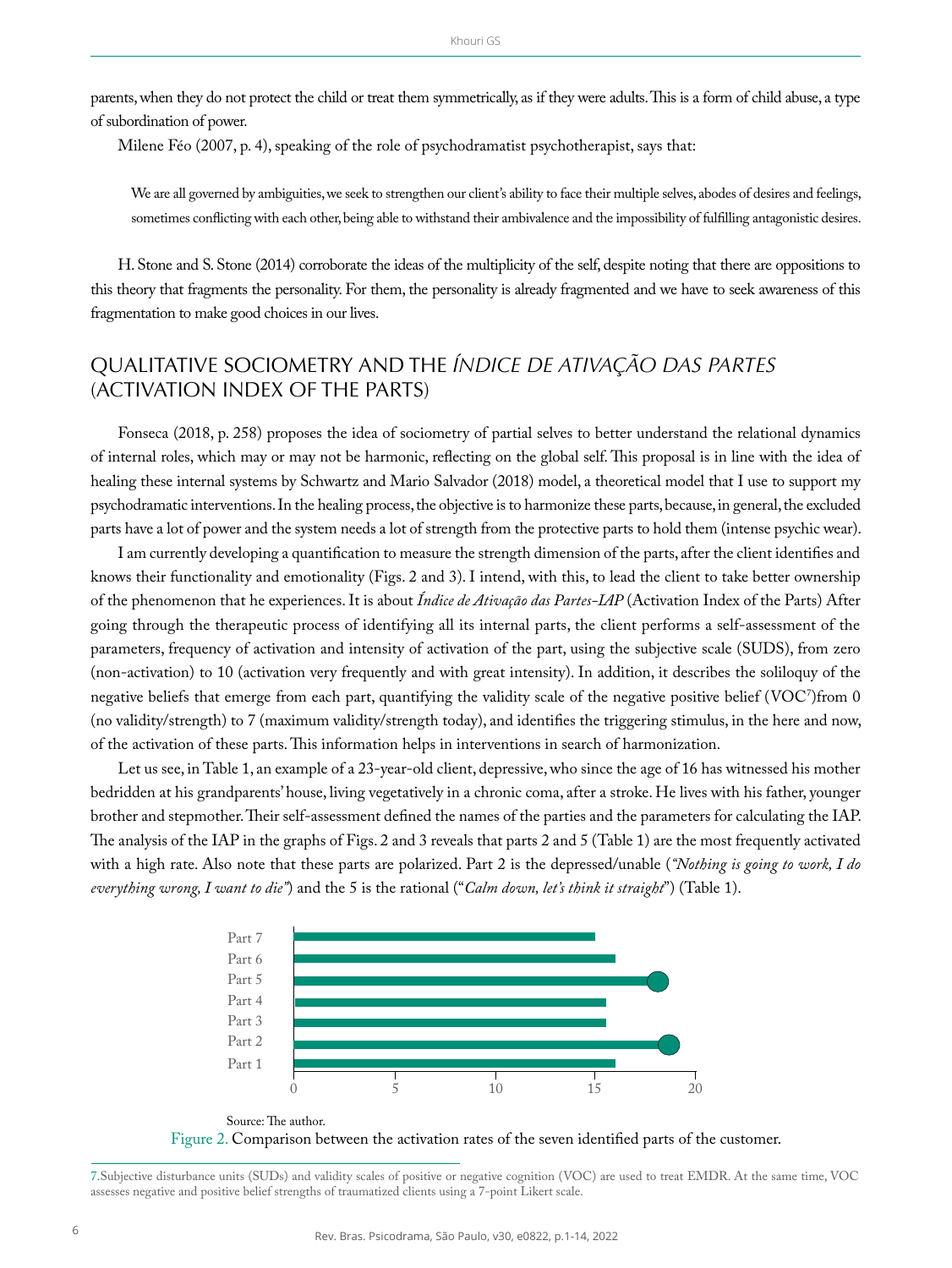

Source: The author.

Figure 3. Atom of the internal parts from the IAP.

| Parts                        | Soliloguy of Negative Beliefs of the Parts                      |   | f   | VOC. | <b>TAP</b> | ID |
|------------------------------|-----------------------------------------------------------------|---|-----|------|------------|----|
| 1. Deprecating-aggressive    | "You're going to f*ck it up again, huh?"                        |   | 5.0 | 4.0  | 16         | 18 |
| 2. Depressive-incapable      | "Nothing is going to work, I do everything wrong, I wanna die." | 7 | 6.0 | 6.0  | 19         | 16 |
| 3. Procrastinator            | "I'll do it in a little while, I'll take care of that later"    | 6 | 4.5 | 5.0  | 15.5       | 17 |
| 4. Optimistic                | "Everything will work out ahh great, let's do do it"            | 6 | 5.0 | 4.5  | 15.5       | 15 |
| 5. Rational                  | "Calm down, let's think it straight"                            | 6 | 7.0 | 5.0  | 18         | 16 |
| 6. Seeking approval/insecure | "I don't want to, but if I say no, what will they think of me?" |   | 5.0 | 5.0  | 16         | 12 |
| 7. Adult                     | "you are a good professional"                                   | 6 | 4.0 | 5.0  | 15         | 23 |

Table 1. Differentiated internal parts of client-protagonist with respective indexes of activation of the parts.

I: Emotional intensity and body felt sense of the manifested part; f:Frequency of activation of the part, in a given period; VOC: Validity/strength of negative belief; IAP: Parts activation index (IAP = f + I + VOC); AG: Customer's age when he noticed this part was first activated.

We can roughly say that by harmonizing these two parts, the client is on the path to healing, as one resolves the other. The solution is visible to the client and one of the therapeutic paths is to summon the self (adult-rational) to command the internal system. We are investigating other therapeutic paths. For that, we must answer the question that is the object of ongoing research: When a part is activated, does it attract other parts, is it repulsed or indifferent to them? This is internal sociometry. My hypothesis is that we can better target the treatment with these responses since the chains of associative memories are connected, and the intervention in one part favors neural plasticity that promotes the development of new synaptic connections and new neural networks, strengthening healthy behaviors more appropriately and creatively.

# MANAGEMENT TOWARDS "HEALING": PSYCHODRAMA, COMPASSION, DIFFERENTIATION, SELF AND CREATIVE SPONTANEOUS HARMONIZATION

An internal system is made up of parts and we need to harmonize them to make a healing leap. The first step for this to happen is to differentiate these parts and know that they exist and interact with each other. Self-knowledge is knowing the multiplicity of our parts, when (age) and how (events) they sedimented in the depths of the psyche, becoming organizers of symptoms, syndromes and behaviors in the here and now. It is also to develop the self which, neurologically, for many authors, has the participation of the orbital prefrontal neocortex, located just above the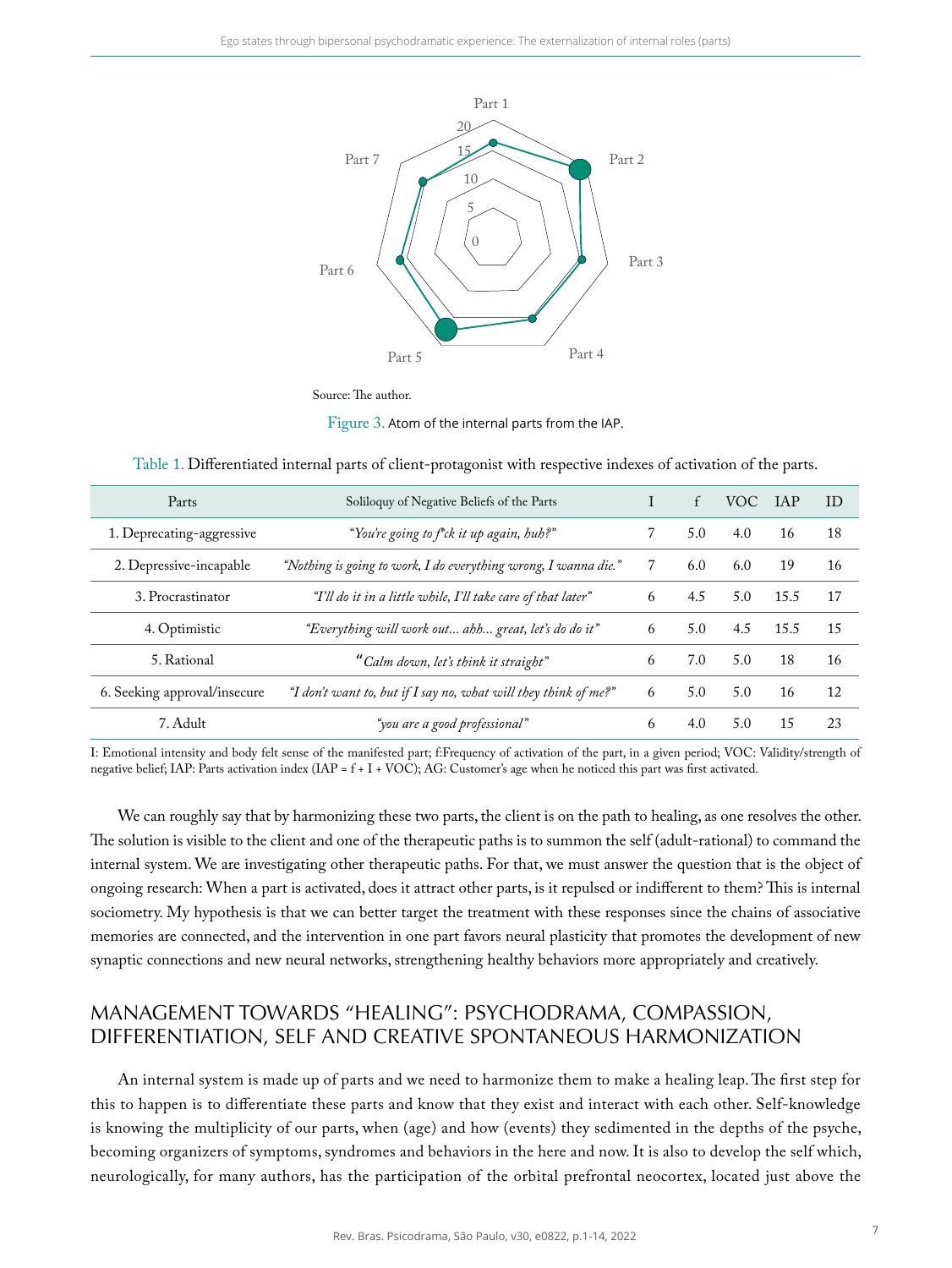eyebrow. This is the region that allows us to see ourselves (self-observation). It is possible to differentiate and know the internal dynamics of the subjective interaction between the parts from its development. In psychodrama the self $^{\mathrm{s}}$  is in spontaneity and its structure is a configuration of internal, particular or collective roles that operates in a centripetal process of retrojection with learning and subjectivation, and the other is the return of the self in a centrifugal movement of externalization and expansion. In this centripetal movement I understand that the differentiation of the parts occurs and in the centrifuge the consolidation of the spontaneous and creative self occurs. The more differentiation and balance of the parts we will have, the more energy and presence of the self, which would be the center of the person acting with compassion and self-leadership in this model. For Schwartz (2004, p. 60), the self 's qualities exist from birth. This idea reminds me of neuropsychologist Jaak Panksepp (1998) and his discovery of genetically predetermined primary affections for natural defense action and life without volitional participation.

When a client tells me they didn't feel like coming to the session, I ask: What part of you didn't want to come? What part of you convinced you to come? Inquiring the person leading him to contact his internal parts is a verbal intervention that generates a movement of self-observation and mapping of the internal parts. Richard Schwartz (2004, p. 115) reveals that there are many methods for dealing with parts, such as projection techniques, sandboxes and psychodrama, even though he works with the forms of internal family systems therapies, which are essentially verbal. Psychodrama explores the externalization of these parts, setting up scenes with their characters. The dramatization between them helps the client understand and understand their internal dynamics and, mainly, know how these parts influence the game of their social roles. It is essential to connect the protagonist conflict of these parties, which is not cognitive, but experiential, with the influence of the social role in the various contexts (family, relational, professional and social). We have to connect this voice that doesn't leave the client's head and guide him to when, how and where this voice started to appear. Knowing how old he was at the time, feeling and purging the emotions and sensations he aroused in his body until he reached differentiation. Psychodrama facilitates externalizing and harmonizing parts of our clients. Some clients have no difficulty expressing themselves verbally. They contact the essence of their bodily sense-perceptions and are mindfully reprocessing them. Others find it challenging to remain only verbal, so we must intervene with psychodrama and work with various resources: construction of images with fabrics, with dolls, with blocks, with modeling clay, drawings, clay, etc., (Khouri, 2008, 2020).

Once the adult self manages to differentiate these usually childish parts, the management begins to harmonize these parts that are records of memories that do not erase. Neuroplasticity favors the expansion of healthy associative networks. The best way to do this is to accept and compassionately embrace your parts because often those parts, traumatic or otherwise, had no choice at the time but to act the way they did. In resignification, it will be necessary to leave the past in the past to not contaminate the present. A very rational and reflective client became aware of a childhood part of him in which his father and mother were dubious in affection. They provided their livelihood with little affection, but the father was a companion. One day, when he was 8 years old, he was happy because he was in his father's company, who was watching his participation in a football game. At the end of the game, he happily goes to talk to his father and gets a scolding. The father scolds him, saying that he played poorly, twisting his ear because he missed a ball. This mature and successful man was visibly shaken. As the service was being telepresented, I asked if he had objects representing that 8-year-old boy near him. He chose an escape mask, which are those masks used to escape a fire. I asked why that choice and he told me: «Because of the size». I wondered if that mask had a purpose: «It hides you, but it also gives you oxygen and helps you escape a tragic event». Inquiries only have force if they generate movement. «Can you relate this mask to this child, who leaves the football game and suffers a setback from his father?». He understood at that moment that part of him wanted to run away. I continued: «What do you, an adult, 39 years old, looking at this part, perceive, feel or would you like to do?». He said, «I wanted to caress that part.» «I have compassion for this child.» This client is on the path to healing, he has compassion for his wounded child. «Tell your child what you, as an adult, can do for them». Kindness and

<sup>8.</sup>For a more in-depth look at the idea of Self in Moreno (1984), see The Theater of Spontaneity.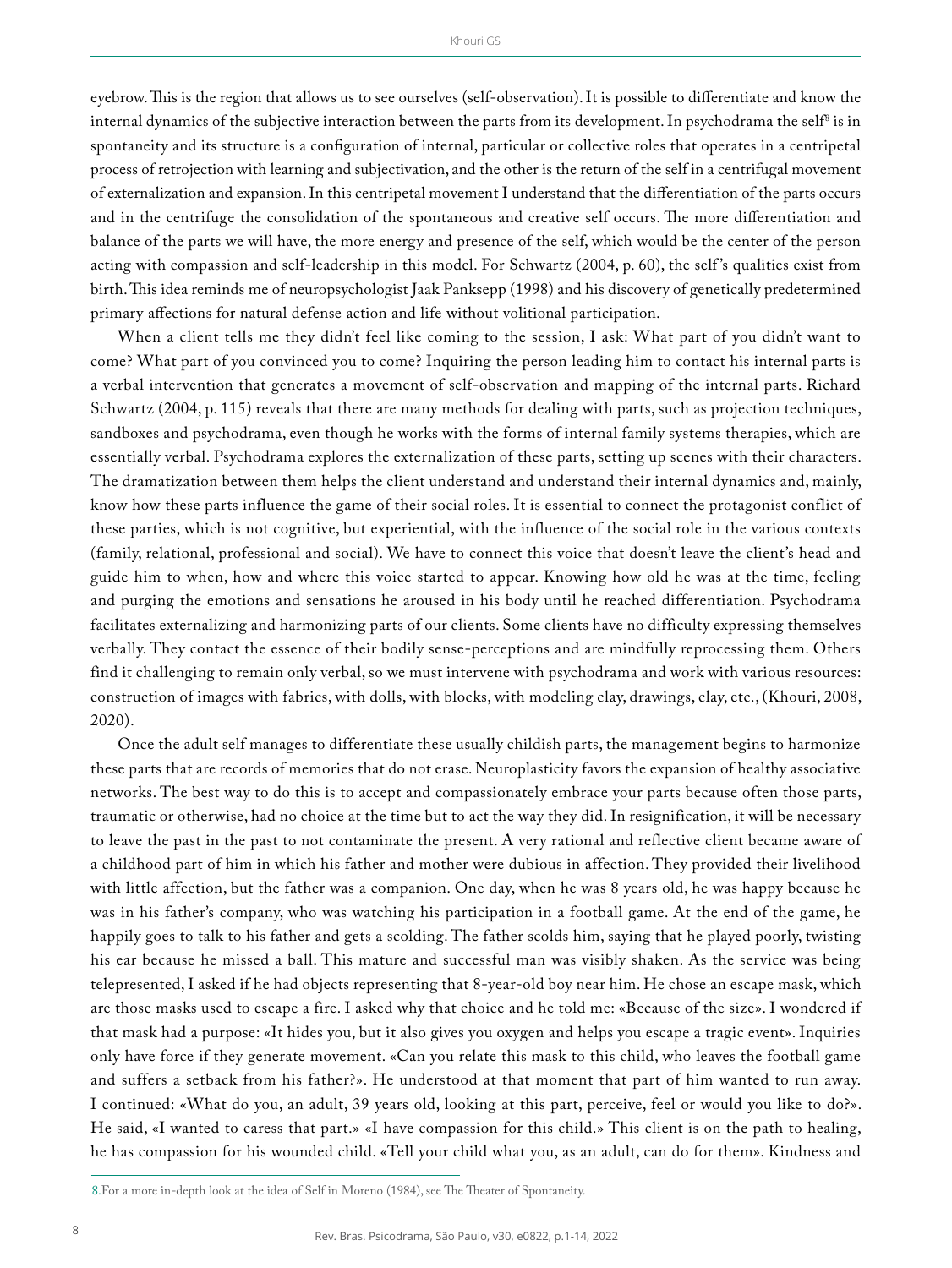respect are perceived by prosody in the manifestation of speech with intonation and rhythm that convey tranquility, acceptance and understanding.

Returning to Gullar's poem, the message about the art of living, which is " to translate one part into the other part -which is a matter of life and death - will be art!» It is not proper for the stage of everyday life to be dominated by our parts. If that happens, we risk being driven exclusively by emotions. The orchestra metaphor that Mario Salvador (2018) uses is enlightening. The adult, the self is the conductor and the parts are the components of the orchestra that can go out of tune and lose time. The conductor has to be attentive to the melody's rhythm and the tone of the musical notes so that the great orchestra plays in tune. I always bring this Mario metaphor to my clients, with the intention that they learn the importance of summoning their adult and developing this adult behavior for acceptance and compassion for their most wounded parts.

In a technique that I call internal role gathering (similar to the one used in brainspotting and EMDR for handling parts), we hold, at a hypothetical table, a meeting with the various parts of the client to understand the internal relational dynamics of these parts. When I warm up and manage for externalization and differentiation of parts in the scene, most clients achieve very effective results, making contact with their body felt sense, with mindfulness and reprocessing. We can intervene with the techniques of building three-dimensional images, with fabrics, with dolls, puppets, puppets, pillows (Rojas-Bermúdez, 2012), toys in general and with Legos-like blocks (Khouri, 2008, 2020) and, mainly, the dramatization of scenes between the parties aiming at the subjectivation of intrapsychic relationships between the parties or between interpersonal relationships between the parties manifested through social roles and their complement in various contexts (influence of the internal role on the social role). In addition to these techniques, we can use internal psychodrama similar to the therapist-directed insight and direct access technique (Schwartz, 2004, p. 115), going further with soliloquies, inversion, concretization, and other techniques. If the protagonist's part is due to traumatic memories, we can use the internal psychodrama model for trauma treatment (Khouri, 2018). Everything takes place in the mind area, and we bring it to the body and the environment. When we investigate the environment, we evaluate contexts and trigger stimuli of parts. When using psychodrama techniques, there will inevitably be activation in the body and this calls us to intervene, if necessary, with the techniques of bioenergetics or bodily experience, EMDR and brainspotting.

In management, it is imperative to be aware of the client's tolerance window, as hyper-responsive people quickly leave the tolerance window of emotions and bodily sensations through dissociation or intense aberrant catharsis that is difficult to contain. Unresponsive clients demand a thorough and attentive warm-up because they can cool down during the process. For those, I recommend body warming. If the client can easily differentiate his parts with the internal psychodrama — in which the therapist directs him to dialogue and interact with his other internal parts — we continue with the classic techniques, such as inversion, double and mirror. It is also possible to track bodily felt perceptions in the somatic experience model, when the client's physical sensations and emotions emerge. Suppose there is a difficulty for the client to put the leadership of his self in the interaction with his internal parts. In that case, we recommend direct access, using the appropriate techniques to the client's carrying out, such as a psychodramatic interview, natural dialogue, and double mirror (Fonseca , 2000). The technique of direct access to the system of internal roles (Schwartz, 2004), presupposes the direct dialogue of the therapist with the inner part of the client or internal role. Our clinical experience in these cases encompasses psychodramatic techniques.

#### METHOD

This article deals with a report of practical experience in a clinical room environment and face-to-face teleservice, from the observation of interventions articulating with the state of the art of theories on the subject. The clients' production and elaboration records were made in notes, images or recordings, based on the psychotherapist's observations and direct feedback from clients during the interventions. Some management examples will be described below.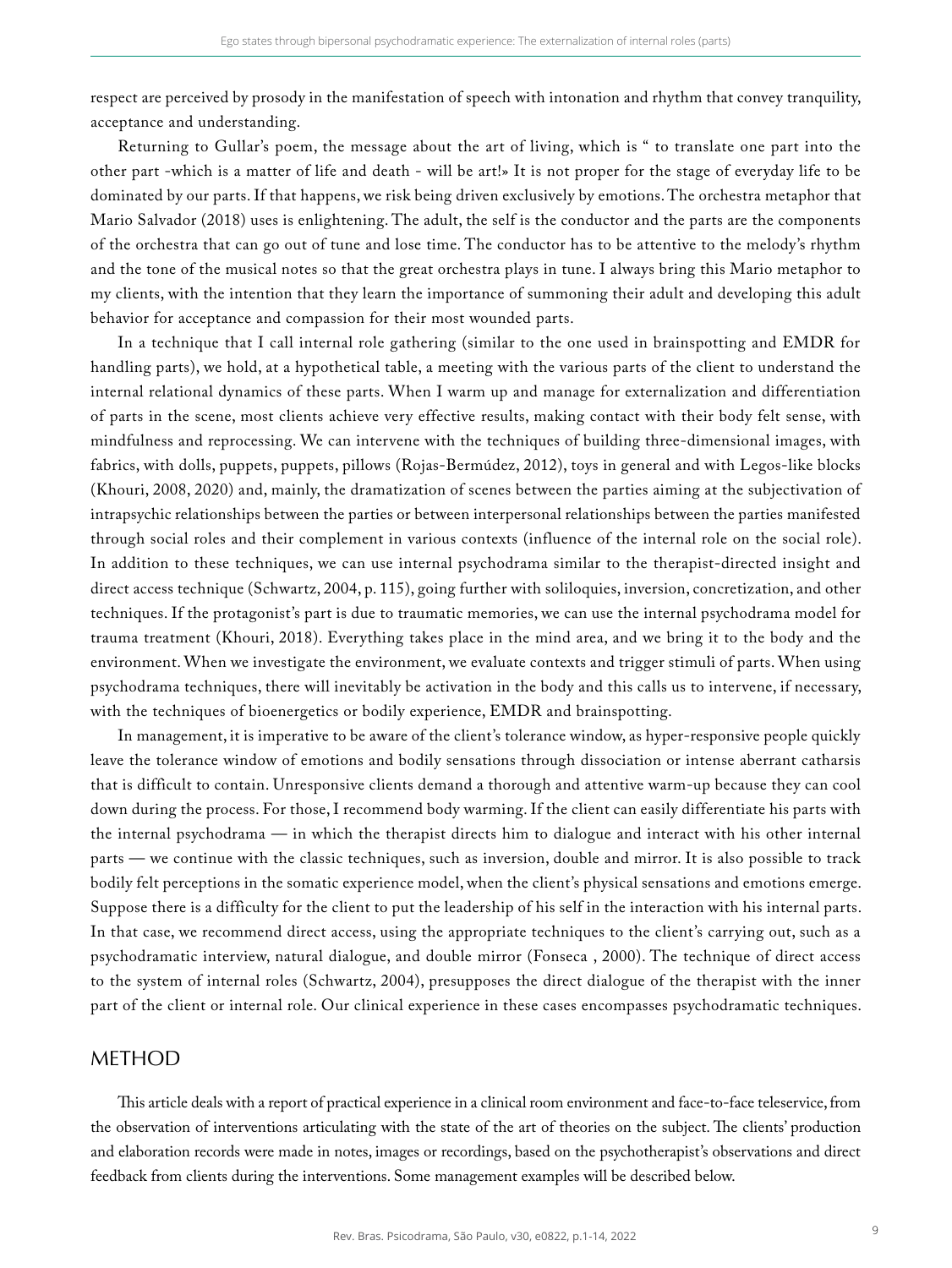### Externalization of parts intervening with tissue imaging technique (in person)

A 40-year-old graduated woman, today balanced and productive, but during her psychotherapy (four years) she was severely depressed, presenting several symptoms (anxiety, panic), including psychosomatic ones (tremor, dizziness, sweating, tachycardia), in addition to ideation. By her own decision, she decided to be hospitalized for 30 days for treatment in a psychiatric clinic after an outbreak with a self-destructive movement. This session took place 18 months after these events, when the central theme was her relationship with men, usually charged with passion, control, jealousy on her part and mutual abuse. Today she is separated, she has an 18-year-old son from her first and only marriage and a boyfriend with a strained relationship. Psychotherapy was temporarily suspended in January 2021.

The example is from a narrative of hers revealing how she becomes distressed and divided during periods of tension with her boyfriend. I made an intervention using the technique of building images with fabrics and pillows, asking her to put on the platform the internal parts/roles in conflict in the relationship with her current partner. The intention was to see if a standard internal dynamic was comparable to the other relationships. She built three very different parts and only realized that in that session.

In Fig. 4, the first image externalized with fabrics corresponds to how she feels, when her boyfriend doesn't respond after sending a cell phone message. This is a trigger for the manifestation of a depressed and broken part. Then comes another diabolical part, taken by fantasies of betrayal. «Is he with someone else?» Immediately, a somatic response emerges with a bodily felt sense of tightness in the chest and pangs in the stomach. After getting information about her boyfriend's fate (takes back control), she pulls herself together and feels solid and balanced. Throughout the session, after the subjective image of the relations between the parts was objectified on the stage, we handled with soliloquies of each image, expression in the body of the complementary image and tracking of the corporal sensorial perceptions, provoking a movement of deep reflection of the dynamics between the parts.



Source: Author's record of the image built by the client.

Figure 4. Construction of an Image with fabrics: "how the client feels when she does not receive a response from her boyfriend on her cell phone".

# Externalization of parts with dramatization, technique of building images with nonarticulated dolls, articulated dolls, Lego-like blocks and *other* objects

Customer K, 38 years old, had her childhood development marked by her mother's dubious relationship, between a mixture of affections, care, neglect and intense, violent mistreatment, with systematic physical and verbal aggression («You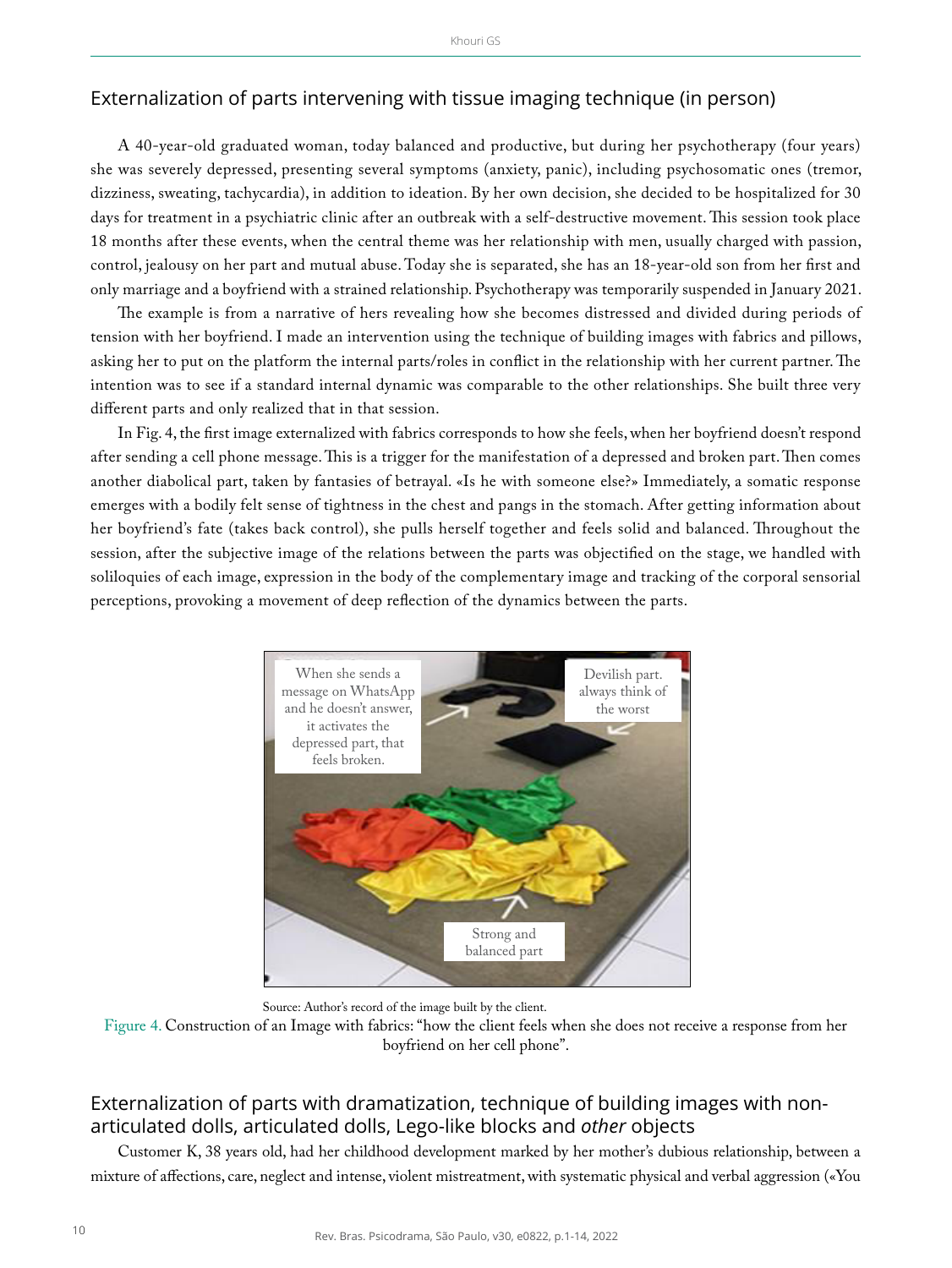are like a bag from C store, beautiful on the outside and empty on the inside»). Her parents separated when she was four years old. Her father was an alcoholic, despite building a respected career in his profession. Her mother has remarried and is manipulated by her stepfather, often against her. The initial hypothesis is a case of complex trauma, with clear manifestation of internal roles and somatizations affecting social roles (professional, mother and wife). She has been in psychotherapy since July 2019 and started with a demand to re-signify the maternal relationship. She is now a health professional and has no contact with her mother. In one of the first dramatized scenes, she set up on a stage with three internal roles: the weak, the strong and the confused, and the observing Self (adult), which observes itself and should manage each part (Fig. 5). In this scene, she soliloquized the parts and, in the place of the observing Self, she could not see that that little girl, in that context at the time, could not do anything, she had no way of defending herself, as she did not have the resources she has today, with 38 years old. She felt angry that she was like that and didn't know how to have compassion for that part, which was herself. The little girl had to be useful to her mother and stepfather, so as not to be mistreated and to receive some affection. At another time, in a face-to-face session, she built the image below, after saying: "Build an image of the parts (internal papers) that are most activated today using these dolls and objects". She represented herself with structured and articulated dolls, created a scenario with objects related to each doll, to illustrate how she perceived her internal process in each activated part (Khouri, 2020).



Source: Author's record of the image built by the client Figure 5. Parts qualified by the client's observing self as weak, strong, and confused.

So let's see Fig. 6: a) girl aged 5 to 11 years, a period of deep need from the mother, in which she begged for affection that she only received when he was alone with her, without the presence of her stepfather. In the image, she represents herself and her mother with white blocks, connected by an almost imperceptible cord; b) up to 24 years old, the aged, finished, devastated, falling into a bottomless pit (internal process); c) up to 36 years old, productive superwoman, a tractor, healthy, but she cannot give everything she can, nor remain stable for a long time, because she feels her energy is sapped. She chose the doll with the most colorful outfit. The client's perception is that this most functional part holds 20% of the energy of the internal system and the others take the remaining 80%. Given this, her productive history is marked by ruptures and stops, with the activation of other parts, mainly the girl, which makes her walk towards the depressive pole; d) 36 years old, the woman tired of carrying the two previous parts, which do not stop screaming in her ear. Recently, in a teleservice session, she started telling me: «I feel like I'm tying myself up». I asked him to construct an image of her tying herself. I used the technique I call the operative double, in which the therapist presents the dolls and/or objects and the client tells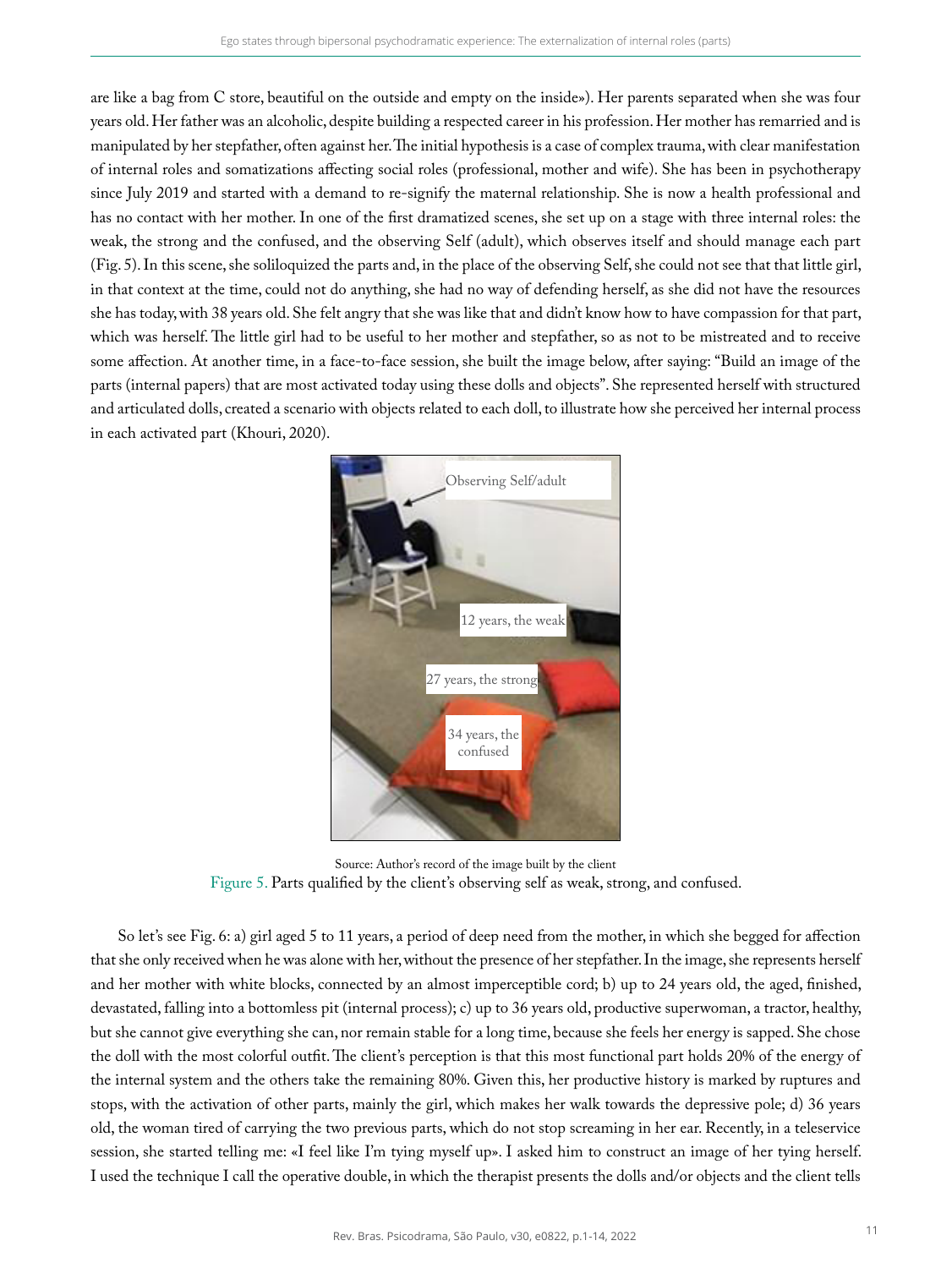them how to build the image. See below in Fig. 7 constructed with two dolls intertwined, showing how one immobilizes the other. She then identified an inner part that feels tied down. She answers «who ties you?» to the question «I do it myself».



Source: Author's record of the image built by the client with non-articulated, articulated dolls, blocks and objects. Figura 6.Construction of images using dolls, objects and blocks of the slogan: "*which parts (internal roles) are most activated today*"



Source: Record of the author of the image built with dolls articulated by the client. Figura 7. Construction of images using articulated dolls of the client's speech: "*I feel like I'm tying myself up*" - teleservice session

That tying part is a defense, because she's learned to play a victim role for social gain: "Oh, she's out of clothes. Gosh, I'm going to give her some clothes", says an uncle. She concluded that this image is a maternal introject with a defense she built (being a victim) to receive affection and other things. She also reflects that, if she didn't have this part that activates her, she would today be a completely free person to build her life without internal constraints. Freeing herself from the bonds that limit her becomes one of her goals in psychotherapy. In a recent session she surprises me by showing me a drawing of her internal papers entitled "Their Reunion" and declares: "My past no longer takes up my time these days". See Fig. 8 below.

| The hopeful girl       | The Tractor-like<br>professional | The hopeless old woman | The mute teenager   |
|------------------------|----------------------------------|------------------------|---------------------|
| The invisible<br>woman | The ambivalent mother            |                        | The zombie daughter |

Source: Drawing prepared and kindly provided by the client Figura 8. Drawing of the seven parts of a client by herself.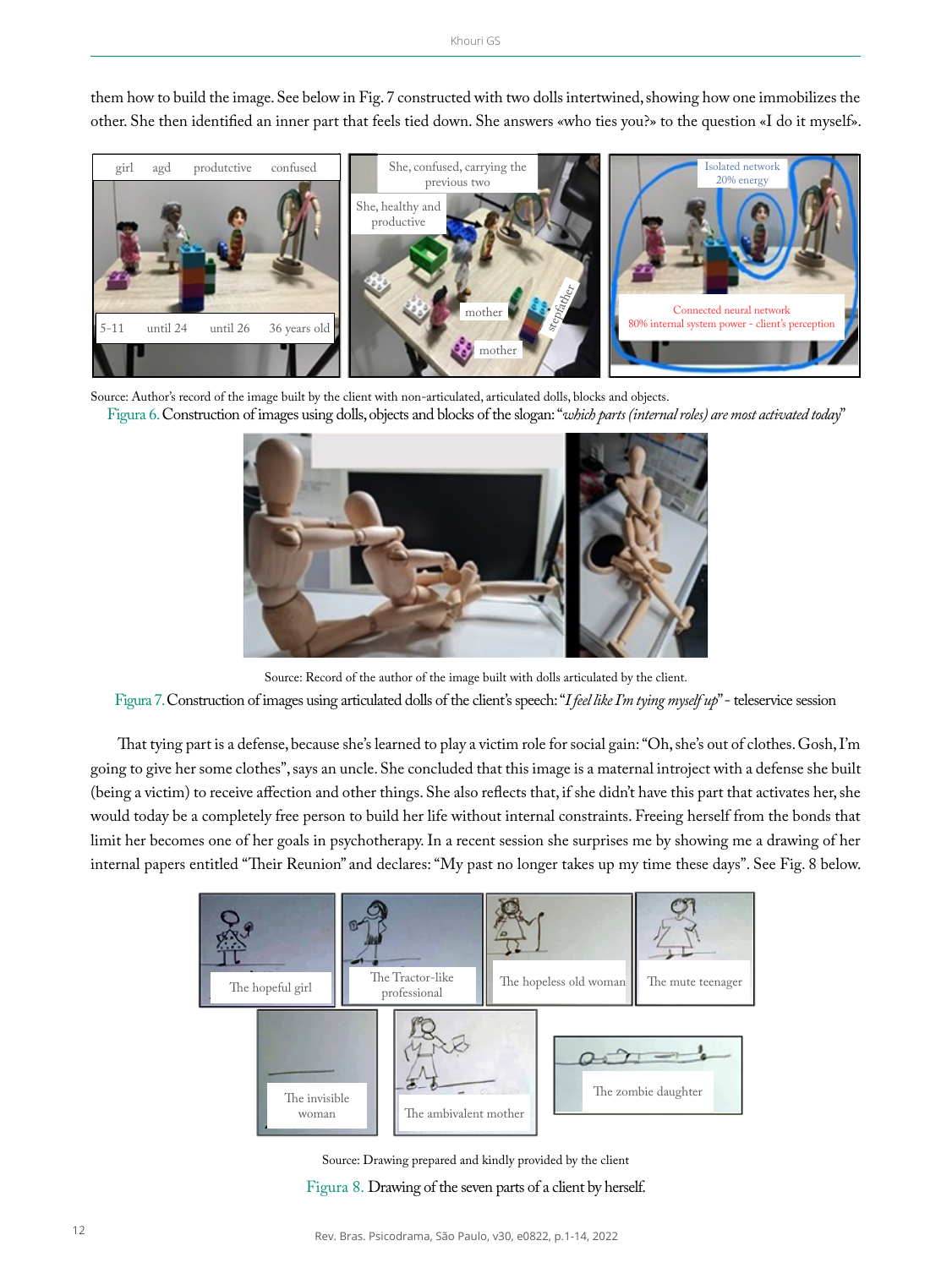### Differentiation of parts intervening with internal psychodrama

Deise, 41, always had low self-esteem after her father or partner spoke, who never acknowledged what she does for them. That week, both the father's and the partner's lines activated this internal part or role. I invited her to see what was happening in another way. After the verbal warm-up, we started the specific warm-up with relaxation, rhythmic breathing, and mindfulness when telling the trigger scene. In the dramatization phase, I intervened with the internal psychodrama, asking her to visualize the Deise part with low self-esteem walking to an imaginary room that is tidy and comfortable<sup>9</sup>. She imagined and connected with the living room of the house where she lived at age 16 when her mother died. I asked her to leave the room and look at this part through a window and, from there, tell me what she thinks and feels when she sees this part. She asked me if she could peek through the door and I said yes. This subtle intervention encourages the differentiation between the low self-esteem part and her (adult) self. She revealed that she saw this part in a corner, crouched, dressed in white and felt nothing for it. As there was no aversive feeling, I understood that she was looking more compassionately through her self. I then proposed that she enter the room with her adult part, to interact and support the crouching young woman, saying how much she understood the reasons for her being so down. I also asked the self to explore what was good about that part and that they walk together, to find a way to incorporate its qualities into their daily lives.

# **CONCLUSION**

The externalization and differentiation of the internal roles (parts) through the psychodramatic experience facilitates the awareness of the internal dynamics of the parts and the strengthening of the self, bringing tension relief, relaxation, resolution and change. In general, clients with tough defenses that are difficult to soften take longer to reprocess the distressing experience of the past and self-promote internal harmonization.

# DATA AVAILABILITY STATEMENT

All data sets were generated or analyzed in the ongoing study.

## FUNDING

Not applicable.

## ACKNOWLEDGMENT

Not applicable.

## REFERENCES

Breunlin, D. C., Schwartz, R. C. & Kune-Karrer, B. M. (2000). *Metaconceitos*: Transcendendo os modelos de terapia familiar. Artmed.

Calvente, C. (2002). *O Personagem na Psicoterapia*: articulações psicodramáticas. Ágora.

Cukier, R. (1998). *Sobrevivência Emocional os dores da infância revividos no drama do adulto*. Ágora.

Dias, V. R. C. S. (1987). *Psicodrama*: Teoria e prática. Ágora.

Dias, V. R. C. S. (1994). *Análise psicodramática*: Teoria da programação cinestésica. Ágora.

Dias, V. R. C. S. (2006). *Psicopatologia e psicodinâmica na análise psicodramática, Volume I*. Ágora.

9.This intervention is an adaptation of the "Técnica da Sala" (Room Technique) by Richard Schwartz. See the book Terapia dos Sistemas Familiares, p. 118 (in the reference).